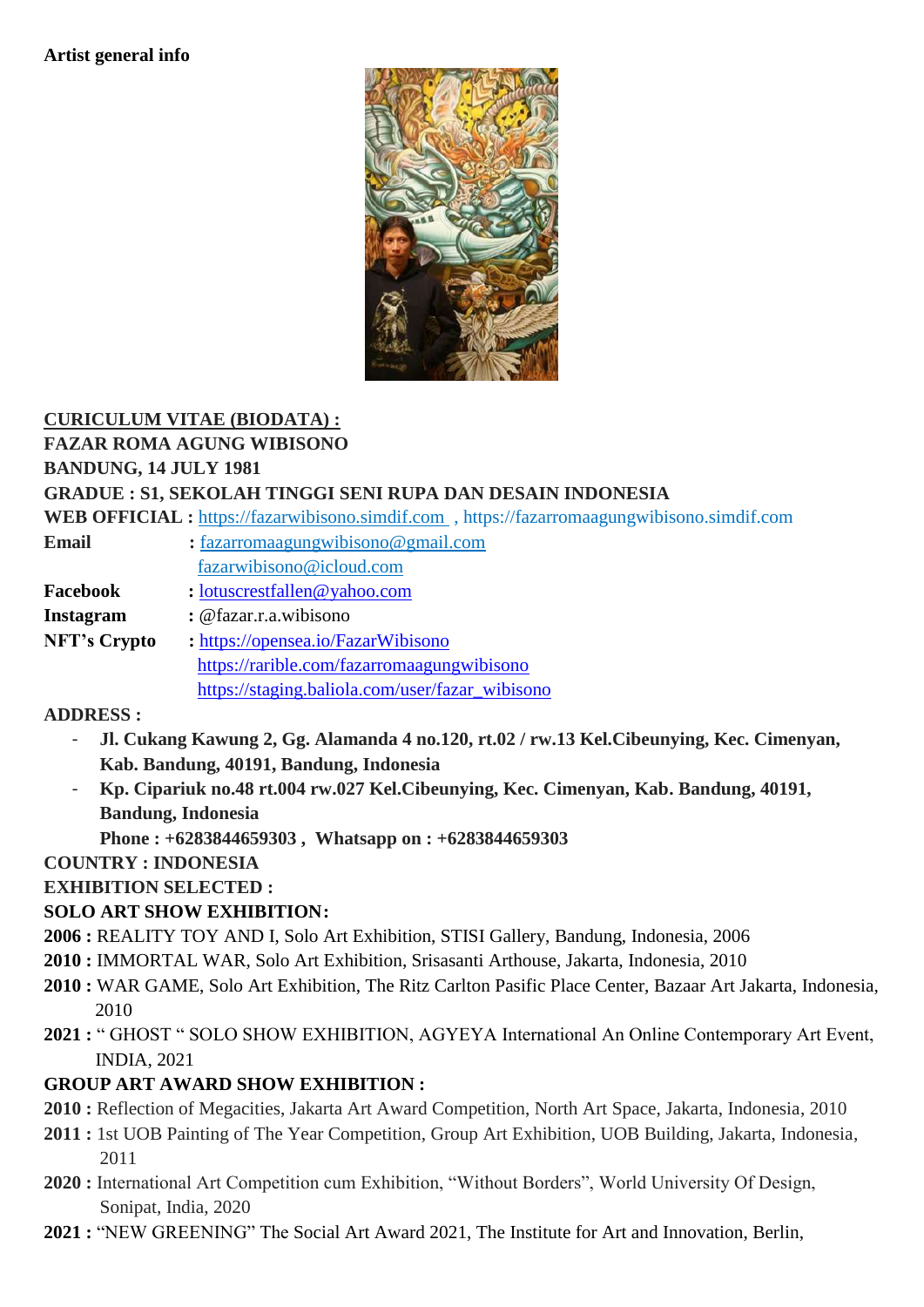Germany, 2021

# **GROUP ART SHOW EXHIBITION :**

- **2009 :** BORDERLESS WORLD, Group Art Exhibition, Taman Budaya Yogyakarta Gallery, Yogyakarta, Indonesia, 2009
- **2011 :** Culture Bridge, Group Art Exhibition, Wendt Gallery New York, New York, USA, 2011
- **2012 - 2014 :** Mahabharata, Artwork Project
- **2017 :** ARTWORK THEME : Revelation Germination

- Hidden Spaced Neo-XSparkle

- Jantung Taman

- **2017 :** Spandan Art Festival, Group Art Exhibition, Goa, India
- **2018 :** KAPACAK TAMBO #3, Visual Art Exhibition, at Perpustakaan Proklamator Bung Hatta Bukit Tinggi, West Sumatera, Indonesia, 2018

**2019 :** Paralax Art Fair, Group Exhibition, London, 2019 Direct Art Action, Group Exhibition, Cambridge, London, 2019

 BIJABA #1, Biennale Seni Rupa Jawa Barat, Thee Huis Gallery, Taman Budaya Jawa Barat, Bandung, Indonesia, 2019

**2020 :** Spandan Globa Art Festival (Goan Gem), Group Exhibition, Goa – India, 2020 Spandan Global Art Festival (Indian National Art Exhibition), Group Exhibition, Indian National Art Gallery, India, 2020

 30 X 30 " Art for the Earth ", Group Exhibition, Taman Budaya Jawa Barat, Bandung, Indonesia 1<sup>st</sup> International Online Art Exhibition, Galleri SoHo Sweden, Sweden, 2020

 "SIKLUS", Group Art Exhibition, Thee Huis Gallery, Taman Budaya Jawa Barat, Dago-Bandung, Indonesia, 2020

 International Visual Literacy Conference -VISUAL LITERACY IN THE VIRTUAL REALM, IVLA Conference Gallery, Germany, 2020

RE-Bung, Group Exhibition, Thee Huis Gallery, Taman Budaya Jawa Barat, Dago-Bandung, Indonesia, 2020

" Waste To Create ", International Online Art Exhibition 2020, India 2020

Curat1On, " Human / Nature Exhibition ", Online Art Exhibition, London, England, 2020 "I Don't Know", Virtual Art Exhibition, Blanco de Titanio Gallery, Mexico, 2020

**2021 :** " HOPE " International Online Art Exhibition, Karkhana Art Space, INDIA, 2021

 " ASSEMBLAGE Exhibition " Online Art Exhibition Artist's Circle Gallery, The Artist's Circle And AMK Studio & Services, Greenville, TEXAS, USA, 2021

 "MEET #COOLTZINE4 CREATORS, " FUTURE NOW ", Cooltsalon Events, BELGRADE, LONDON, SOFIA, BULGARIE, 2021

" SPRING COLORS SHOW ", 2nd Virtual Art Exhibition, ART 4ALL, ROMANIA, 2021 ROT GALLERY, 1<sup>st</sup> Online Art Exhibition, Radical, Art, Design, History, URUGUAY, 2021 DROHM99, "ORDER", Online Art Magazine, GLASGOW, UNITED KINGDOM, UK " PAPER AS TREASURE ", ECO AWARE ART GALLERY, 3<sup>rd</sup> International Online Art Exhibition, INDIA, 2021

VCG GALLERY, ONLINE ART EXHIBITION, GERMANY, 2021

A.R.T "artistsrespondingto"…issue 8, art magazine, UNITED KINGDOM,UK, 2021

1 st INTERNATIONAL POP ART BIENNALE "STRANGE BEAUTY", IAVPOA, LITHUANIA, 2021

" SPANDAN ARTBEAT ", International Global Art Magazine, Goa, INDIA, 2021

" The APRIL MASS : MYTHOS" , The Mass Collections a Political Art Publications, UNITED KINGDOM, UK, 2021

" Earth Zine, Coins Operated Press ", Earth Zine Cellebration Earth Day 2021, UNITED KINGDOM, UK, 2021

SMALL HARBOR ISSUES #7 REVIEW, ONLINE ART MAGAZINE, USA, 2021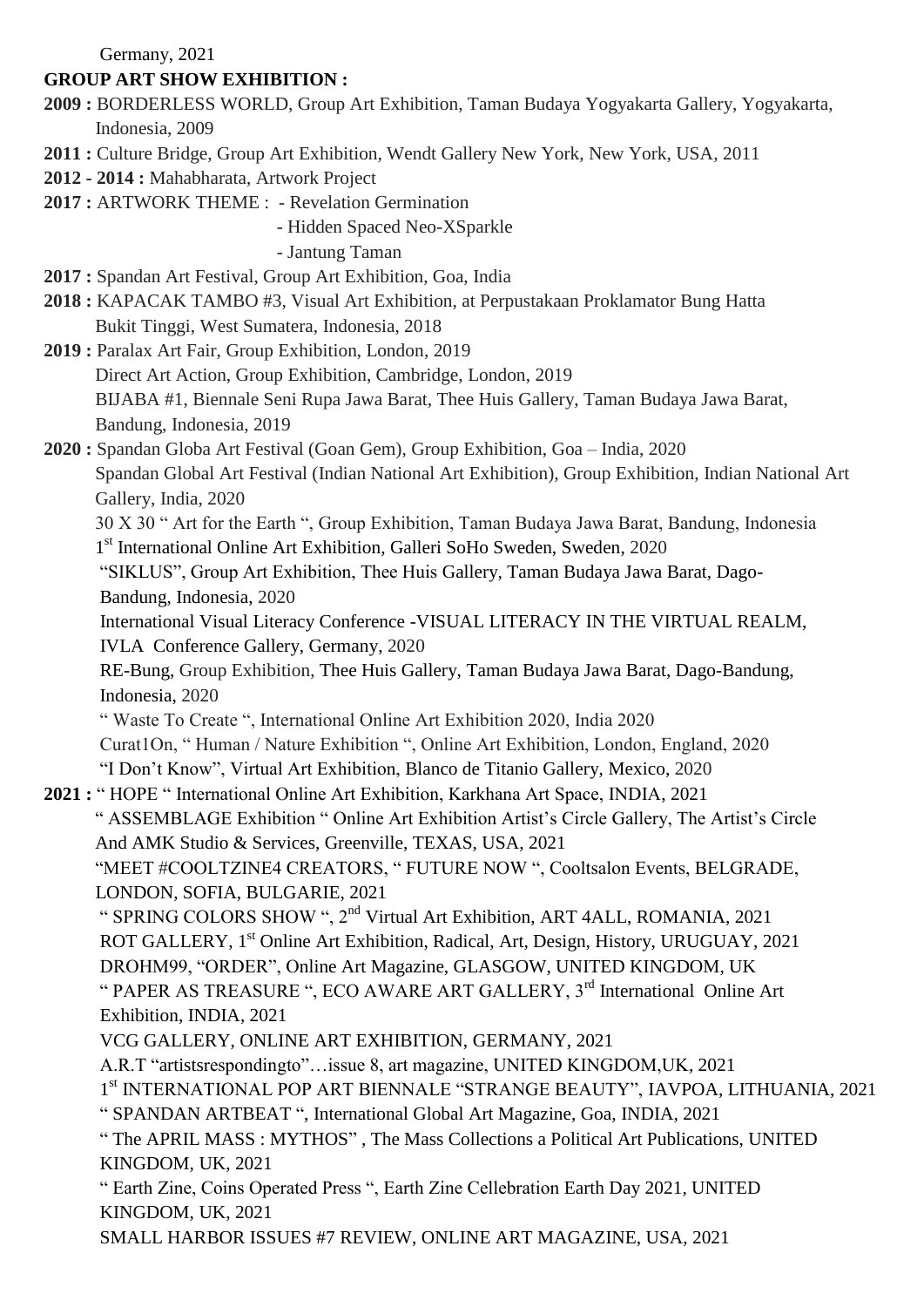ARTUPMI, SUMMER EDITION, ONLINE MAGAZINE, MILAN, ITALY, 2021 NANDUR SRAWUNG #8 ECOSYSTEM: pranåtåmångså, Taman Budaya Yogyakarta, Indonesia, 2021 MONO, Online Art Exhibition, INDIA, 2021 CURAT-1ON ART FESTIVAL 2021, Online Art Exhibition, London, 2021 COUPVISTA, ARTE SIN GENERO, ART MAGAZINE, Spain, 2021 HEINRICH-BÖLL-STIFTUNG cape town, Our Move Next Speculative Fiction Anthology, Group Art Exhibition, GERMANY – SOUTH AFRICA – NAMIBIA – ZIMBABWE - ASIAN, 2021 WORD REVOLT ART GALLERY INC. , BEYOND THE SHELF, Group Art Exhibition, Word Revolt Art Gallery Inc., ATLANTIC BEACH, FLORIDA, USA, 2021 2<sup>nd</sup> INTERNATIONAL WATERCOLOR BIENNALE, "LEAVING MEMORIES", GROUP ART EXHIBITION, LITUANIA, 2021 BIJABA #2 "SINTESIS", BIENALLE SENI RUPA JAWA BARAT, THEE HUIS GALLERY – TAMAN BUDAYA JAWA BARAT, DAGO, BANDUNG, INDONESIA, 2021 SURFACE GALLERY, "BLOOM", ONLINE ART EXHIBITION, NOTTINGHAM, UNITED KINGDOM, 2021 OCCHI Contemporary Art Gallery, COP26 : "Together For Our Planet An Exhibition of Artwork by Generation Z and Alpha, OCCHI Contemporary Art Gallery, New York, London, 2021 LOUPE Art International Artists, ATLANTA, USA, 2021 ART HOLE : 19, Art Online Magazine, UNITED KINGDOM, UK, 2021 **2022 :** GEUMGANG NATURE ART BIENNALE 2021-2022, AGAIN, MULTYPLICITIES OF REWILDING, GONGJU-SI – SOUTH KOREA, REPUBLIC OF KOREA, 2022 ARTUPMI, WINTER EDITION ART MAGAZINE, MILAN, ITALY, 2022 KOLABOART GALLERY, 70'S ANNIVERSARY OF FORMULA ONE RACING, Group Art Exhibition, ST. PETERBURG FL, USA, 2022 SHUTTER BUTTER - PHOTOGRAPHY EXHIBITION, WORLD REVOLT ART GALLERY INC, ATLANTIC BEACH, FLORIDA, USA, 2022 ASIAN ARE STRONG X THE PUSH, BE YOUR OWN HERO, ASIAN STRENGTH ART COMPETITION, CHINA, 2022 3rd INTERNATIONAL PAINTING BIENNALE "Changing the Empty Surface", IAVPOA ART, LITHUANIA, 2022 WASTE TO CREATE 2, ECO AWARE ART GALLERY, International Art Online Exhibition, INDIA, 2022 " SKETCHY " - DRAWING ART SHOW, WORD REVOLT ART GALLERY INC, ATLANTIC BEACH, FLORIDA, USA, 2022 1 st MUSEUM CONTEMPORARY ARTS, 10MCA, IAVPOA ART GALLERY, LITHUANIA, 2022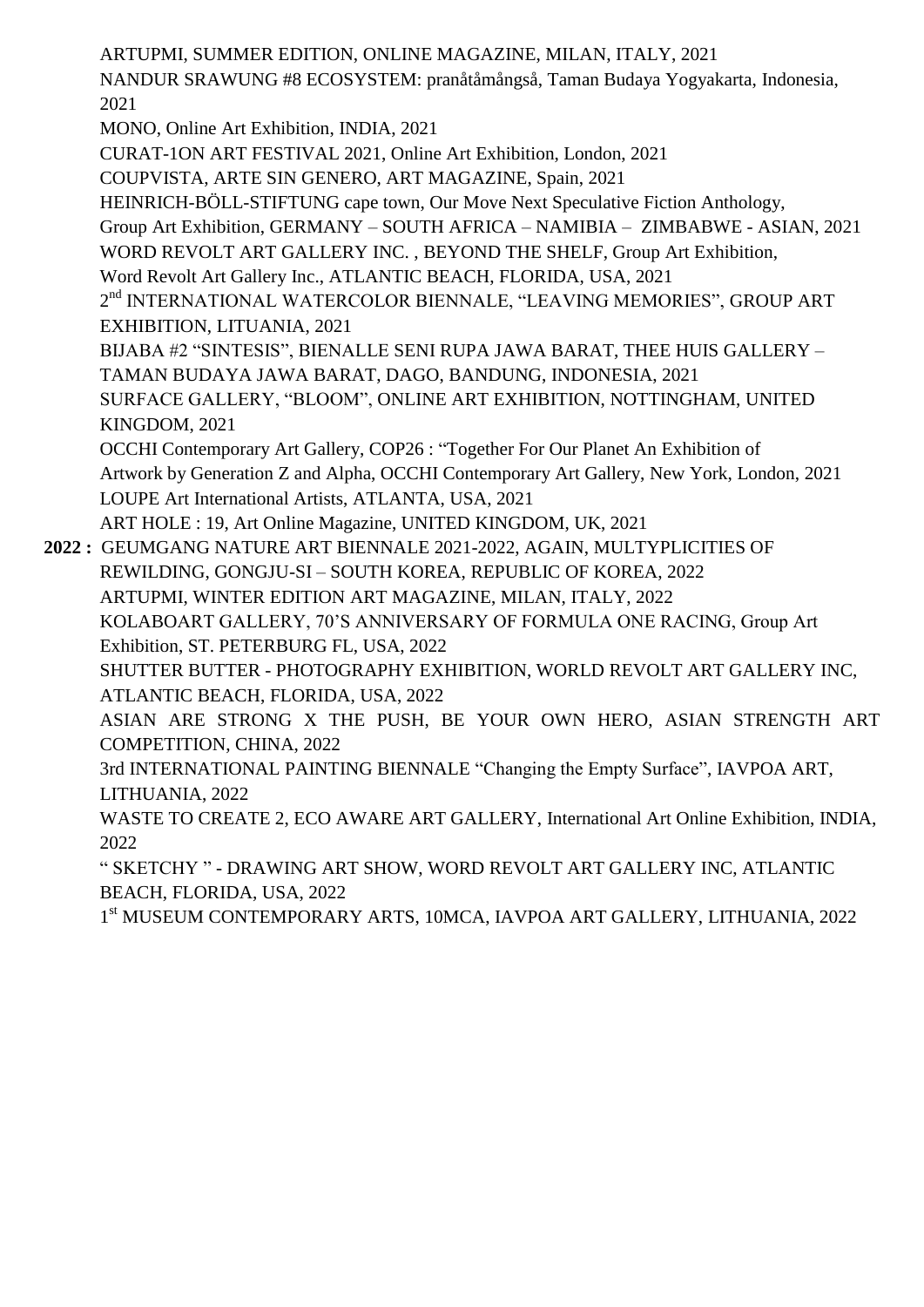#### **Short sketch of the artist:**

I am a fazar roma agung wibisono painter from Bandung, Indonesia, I studied fine arts by studying from fine arts and design high school and then went to fine arts and design high school (university), after graduating I worked at an art gallery in Yogyakarta Indonesia as a painting artist with a contract for 7 years, now I am only as a freelance painter and continue my career as a painter.

#### **Artists Statement :**

I am Fazar Roma Agung Wibisono, a painter from Bandung, Indonesia.

I started working when I started high school of fine arts then continued to college of fine arts and design to be able to learn more about fine arts, practice materials in working initially on paper as well as on canvas using watercolors, oil paints as well as acrylics then started painting with other media from used materials such as used skateboard decks, milk cartons and other used materials, and sometimes working on wall murals.

In practice, in the theme of my work, I use a theme or series as a reference in my work because it makes it easier for me to focus on each of my works. for technical styling in using surrealism, cartoons, lowbrow art, symbolic and semi-realistic techniques

### **THEME FOR SOLO ART EXHIBITION : " PROLETARIAT dan Taring-taring Baja "**

#### **Description of work:**

The proletariat and the steel fangs, this is about the life of the lower class or more roughly the lower class society, the lower class (lowest class), trying to always live in the face of class differences that are always visible in life. The life of the proletariat must struggle with its lack of business, technological progress, income, employment, the wheels of government, power and social order, which at this time will or will not continue to revolve around the times. Whereas in the steel fangs it is defined as upper class society, it can be clarified class is, government, bureaucrats, elites, mass organizations, parties, a big difference between them as an example in running the government system whether it be a dictator or an aristocrat, the elite will sometimes image himself, who is more than the lower class, makes him arbitrary in acting in social life. However, this is the life of all (both proletarians and elites) who are still trying to be able to fight for life, and will survive the savage conditions of the times that never stop, all of which will have a turning point in fighting for their rights and obligations as human beings, and all of them. will continue to eat each other in the cycle of the wheel of life.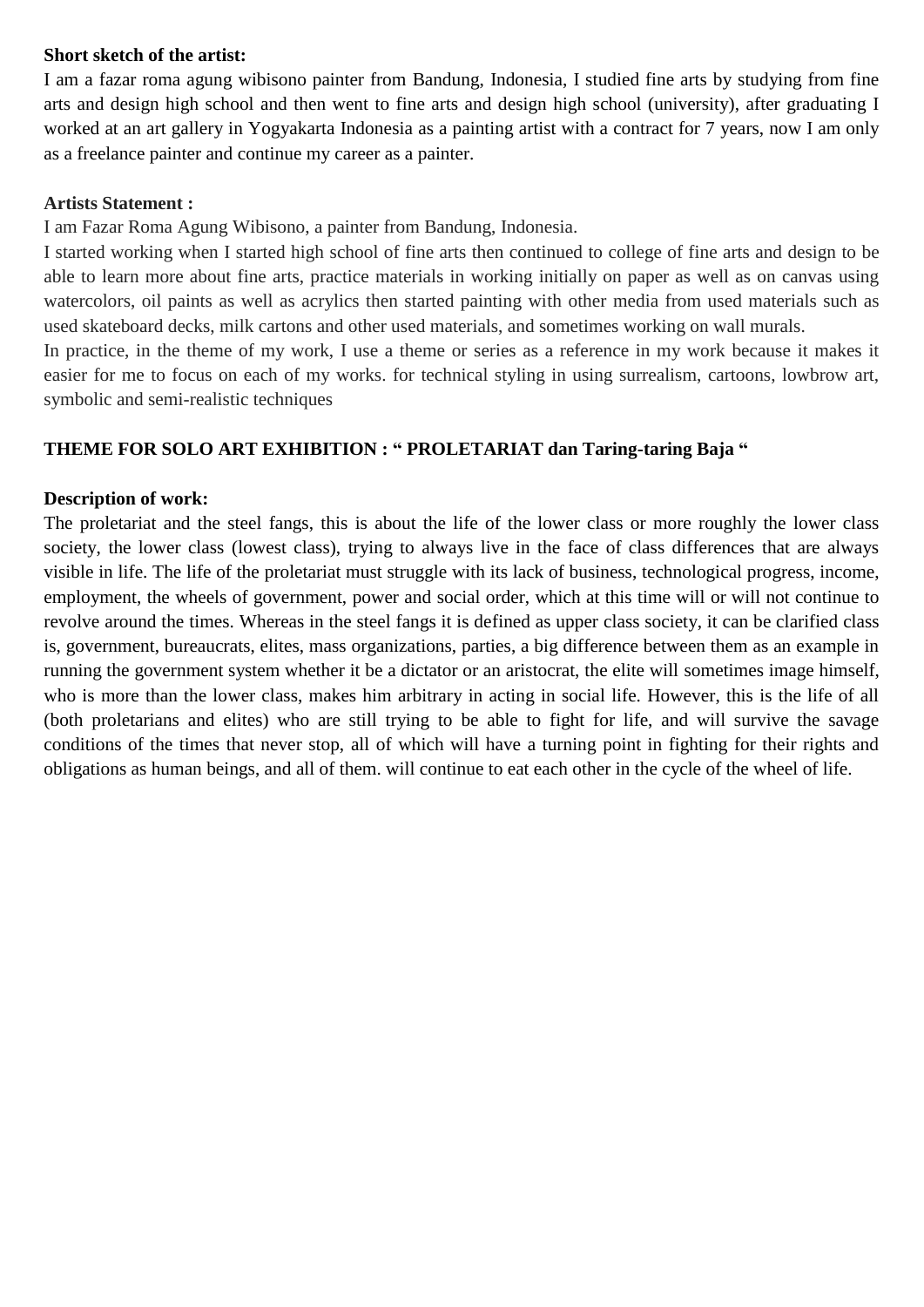

**NAME : FAZAR ROMA AGUNG WIBISONO TITLE : PROLETARIAT dan Taring-taring Baja #8 MEDIUM : WATERCOLOR ON PAPER SIZE : 21,8 X 14,5 CM YEAR : 2021 COUNTRY : INDONESIA**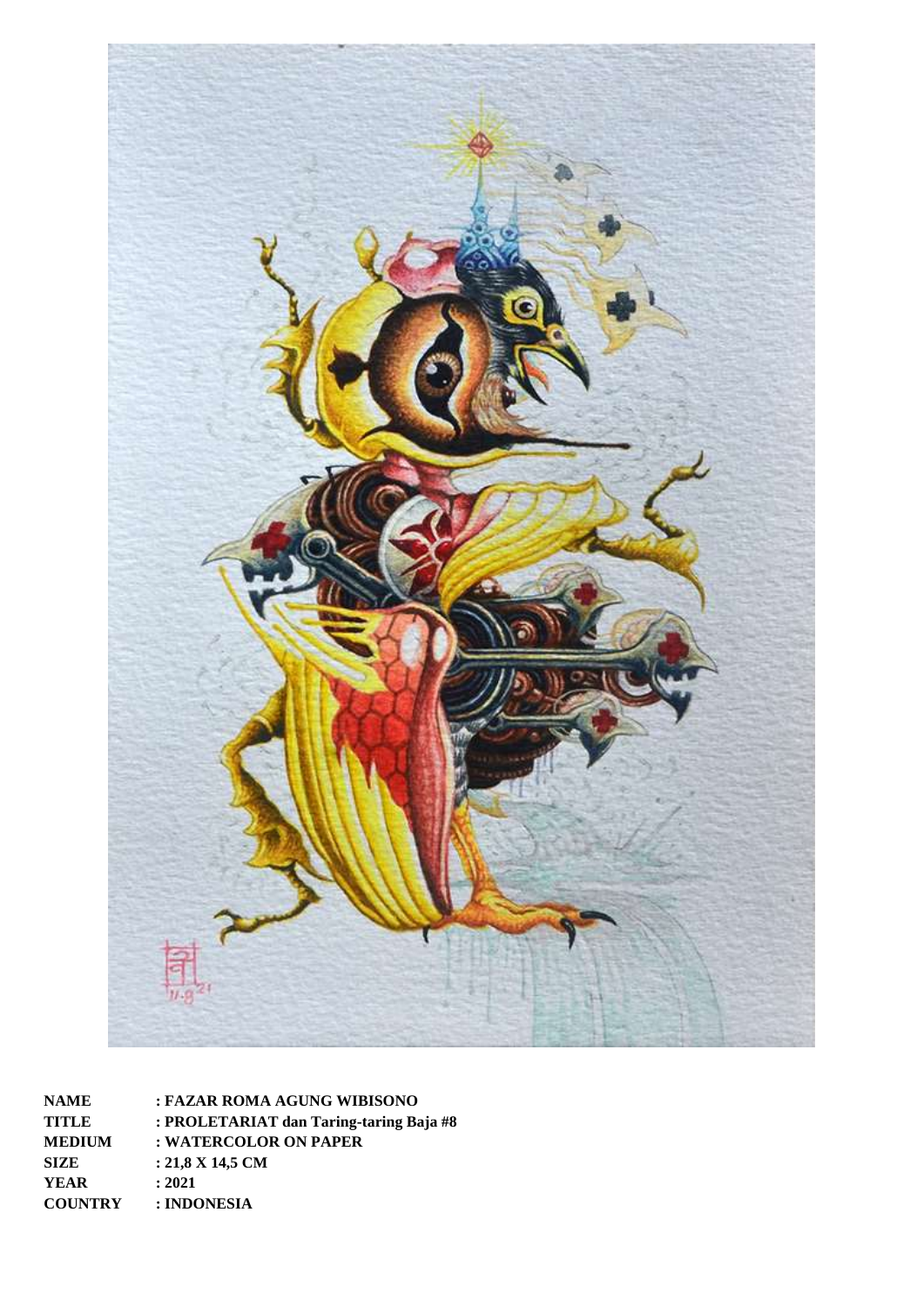

**NAME : FAZAR ROMA AGUNG WIBISONO TITLE : PROLETARIAT dan Taring-taring Baja #9 MEDIUM : WATERCOLOR ON PAPER SIZE : 21,8 X 14,5 CM YEAR : 2021 COUNTRY : INDONESIA**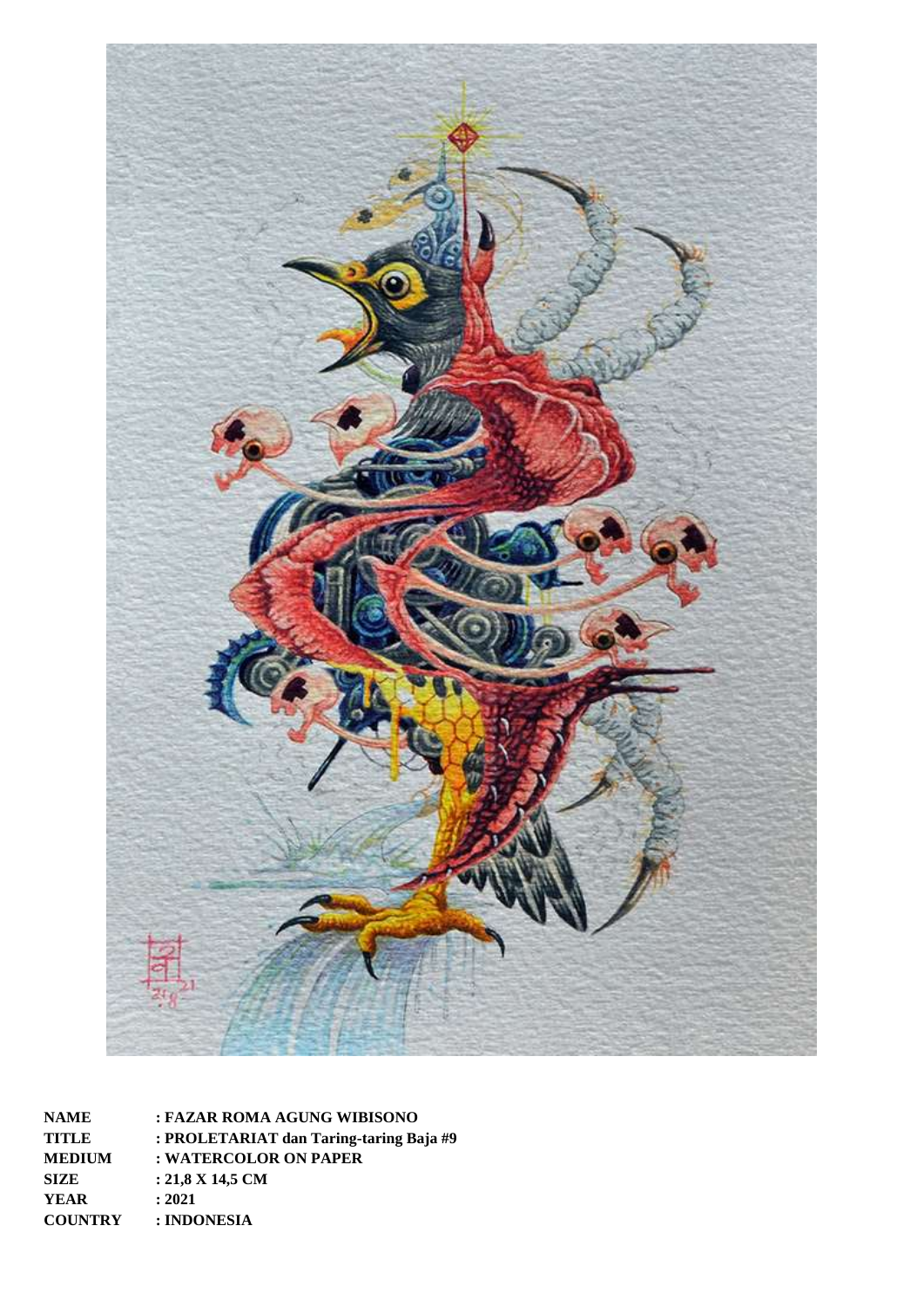

**NAME : FAZAR ROMA AGUNG WIBISONO TITLE : PROLETARIAT dan Taring-taring Baja #10 MEDIUM : WATERCOLOR ON PAPER SIZE : 21,8 X 14,5 CM YEAR : 2021 COUNTRY : INDONESIA**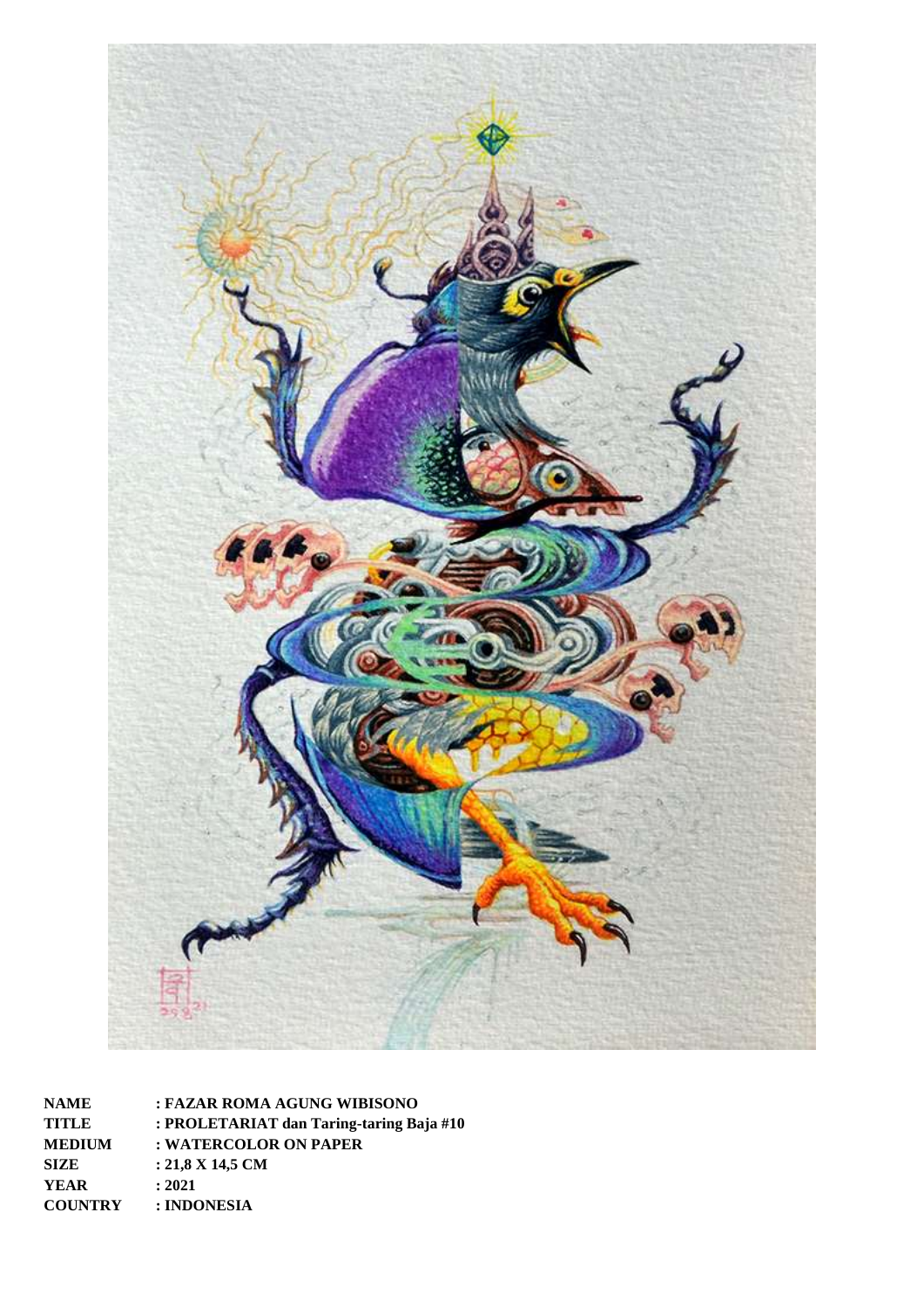

**NAME : FAZAR ROMA AGUNG WIBISONO TITLE : PROLETARIAT dan Taring-taring Baja #11 MEDIUM : WATERCOLOR ON PAPER SIZE : 21,8 X 14,5 CM YEAR : 2021 COUNTRY : INDONESIA**